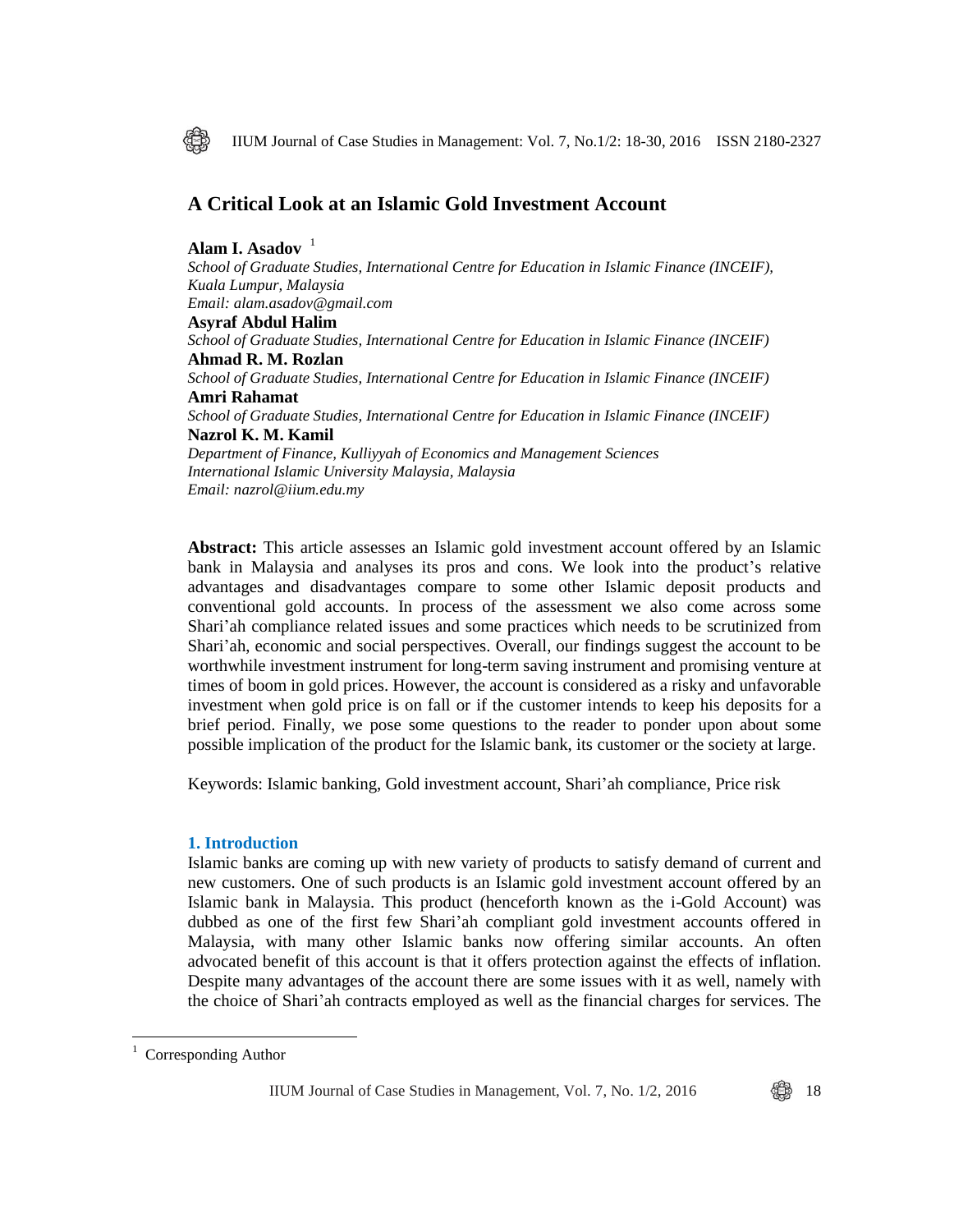i-Gold Account had yielded high returns since its initiation in 2010, mainly because of continuously rising gold prices until late 2011. However, since then the account mainly brought losses to new accountholders.

The i-Gold account was first launched in the spring of 2010. The gold investment account enables customers to purchase and invest in gold in a convenient and secure way, without having to keep the gold physically. Customers have the opportunity for capital gain if the gold price appreciates. By using gold as the underlying commodity, customers have one of the best plausible hedges against inflation. Given the unique status of this precious metal and the affinity Islamic banking has with commodities, customers are able to benefit from gold as a long-term saving. The i-Gold account allows customers to purchase the gold commodity at daily prices in Ringgit Malaysia per gram.

# **2. How the Product Works**

In the structure of the i-Gold account there are mainly two Shari'ah concepts employed, namely *Bai' As-Sarf* (sale of currency) and *Qard* (loan).

*i. Bai' As-Sarf* is the sale of currency for currency. It is the contract of exchange of money for money. It is based on the hadith narrated by Abu Said al-Khudri whereby the Prophet SAW said: "Do not sell gold for gold except like for like and do not devour some of it with the rest, do no sell silver for silver except like for like and do not devour some of it with the rest and do not sell a thing absent for one that is absent." - Ibn Rushd, *Bidayat al-Mujtahid.* Ibn Rushd concludes that the majority of the jurists agreed that based on the above hadith, the sale of currency, in this case gold, must be done hand in hand and like for like (Imran, 1996).

In other words, the sale of gold for gold, must be on-the-spot and of the same quality and quantity. In relation to our product, the Islamic bank is applying *Bai' As-Sarf* when it sells to its customers certain amount of gold based on the amount of their deposits and the price of gold at that time. Under the *Bai' As-Sarf* contract, customer will buy the gold from the Islamic bank (in 'gram') at the selling price determined by the Islamic bank. Therefore, the amount of deposits given the prevailing price of gold gives the depositor an amount of physical gold.

*ii. Qard* refers to benevolent loan (non-interest-bearing loan) whereby the Islamic bank as the borrower is only required to return the commodity or principal borrowed. Under the *Qard* contract, the gold bought by the customer (and any gold which will be bought thereafter) will be deposited into the i-Gold account (based on *Qard* contract) with the Islamic bank as the debtor (*Muqtaridh*) and the customer as the creditor (*Muqridh*). This amount of gold is fixed until the time the customer wishes to withdraw his gold. At which point, the bank would give the customer the physical gold and the customer could exchange that gold for cash. The customer can make some profit if the price of gold increases from the time of the deposit. While gold is given to the bank under the *Qard* contract, the bank gets to invest the deposited amount so long as the customer does not withdraw the gold

IIUM Journal of Case Studies in Management, Vol. 7, No.  $1/2$ , 2016  $\bigoplus_{\alpha=1}^{\infty}$  19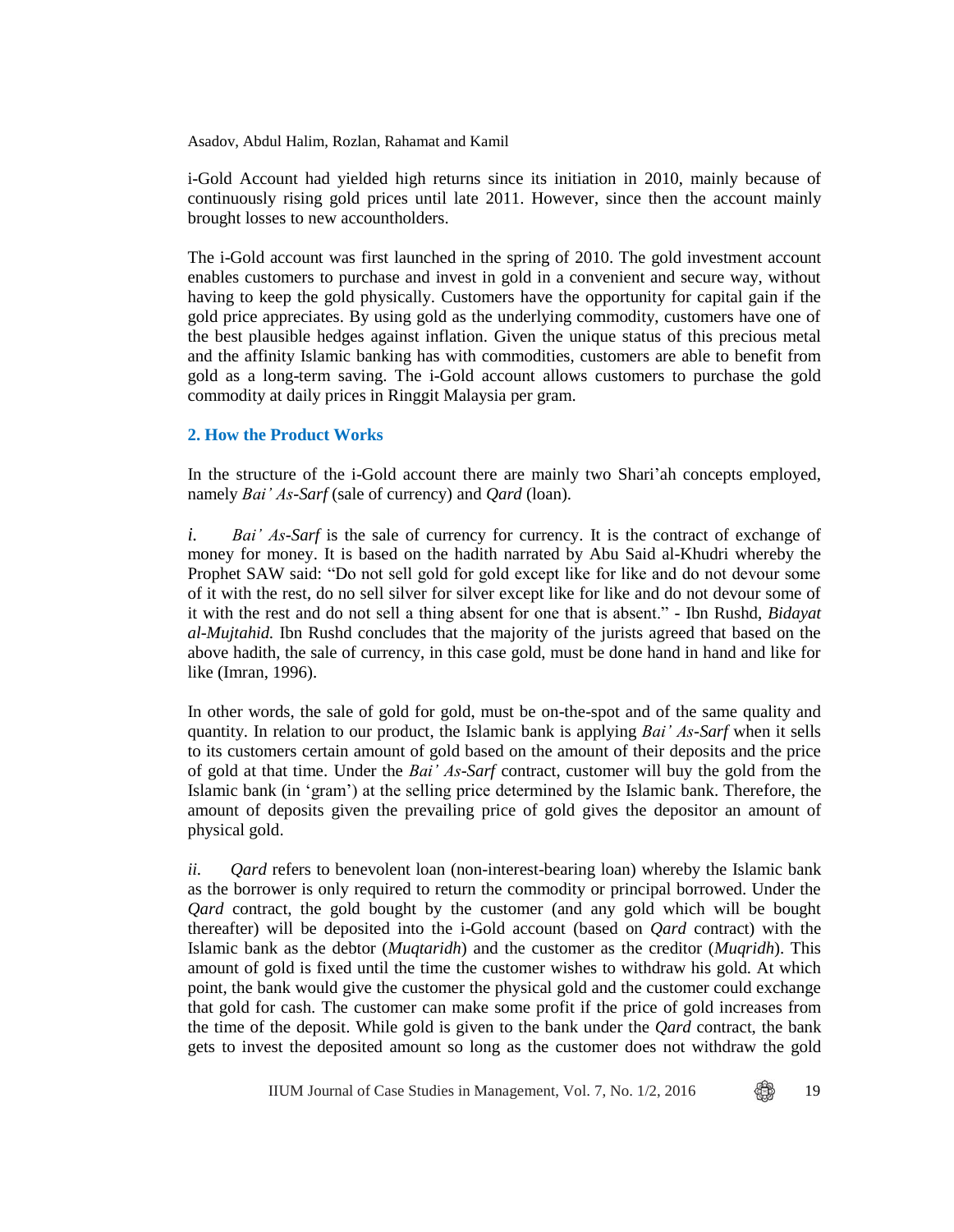from the account.

The basic idea is that the bank's customer purchases an amount of physical gold that the bank is entrusted with its safekeeping. Such an investment does not earn dividends like other some financial investments such as stocks. Instead, the investor will earn a profit upon selling of the gold, provided gold prices have increased. Gold investment is touted an alternative for investors who are risk-averse and want to hedging against inflation.

Investors can purchase gold during business hours at any branch of the Islamic bank. At opening of the account, the minimum amount of gold that can be purchased is 5 grams while for subsequent transactions, gold purchases and sales are in denominations of 1, 5, 10, 50 and 100 grams. Investors are not allowed to buy the gold in cash. The customer is required to deposit cash or transfer funds into a savings account or a current account held with the bank in question.

Once the gold is purchased using the deposited money from the savings or current account, it automatically is deposited into the i-Gold Account of the customer. Then the customer has the option of either withdrawing it as physical gold bullions or to keep it in the account. In latter case, any amount kept in the customer's gold account will be considered as a loan made to the Islamic bank by the customer.

# **3. The Pricing Mechanism Used for i-Gold Account**

The Islamic bank retains the gold purchased by the customer under the *Qard* concept. The bank is not obliged to pay any profit or *hibah* (gift) on it. This bank also does not charge any safekeeping fees for the gold account either, unlike the case of Islamic pawn-broking in a number of Islamic financial institutions in Malaysia. There are no profits to be shared or distributed either, since funds deposited in the i-Gold account are not supposedly used for any profit-making activities (on behalf of the customer). In other words, the accountholder is not exposed to any investment risk even if the bank decided to use the loaned amount for any kind of investment. The depositor retains the amount of gold and the bank is under obligation to return the deposited amount of gold on demand.

In some empirical literature, gold investment is said to protect investors against the adverse effects of inflation in the long run. Gold is one commodity that has historically kept its value over extended periods of time. In fact, the gold investor stands to generate capital gains in the event of gold price appreciation. This was the case from early 2000s until 2011. Nevertheless, we should not forget that if the price of gold moves in the opposite direction (as was the case from second half of 2011 onwards), the accountholder may also lose some significant amounts of his funds if he wants to withdraw his money when gold prices are depressed. (See Figures 1 and 2 to visualize the price risk of gold investment).

Therefore, when opening such an account, the customer should have some idea and expectations with regards to the relative movements of the gold price. If price of gold is at its historical peak, with arguable smaller probabilities that it may go up even higher, this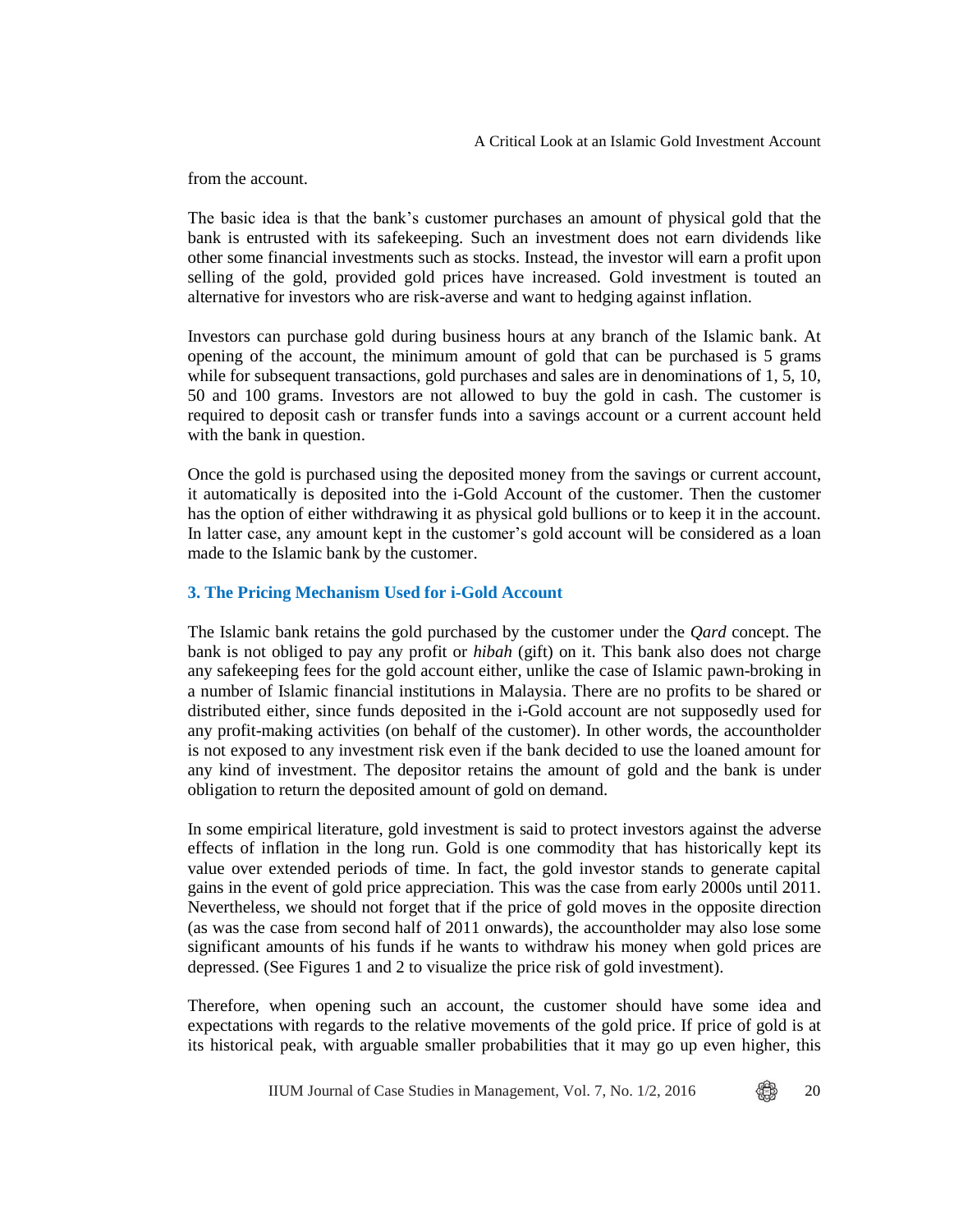may not a good time to open an i-Gold account. Conversely, if gold prices have retreated substantially, this may signal an opportune time to invest in such an account. The problem however, is that no one really knows with certainty what will happen in the future except for Allah, and this is the catch. The best one can do is to forecast or predict the most likely future scenario of gold prices and take his chances by opening a gold investment account if he expects it to move in favorable directions in the near future.

The other aspect of the bank's pricing strategy is the spread between 'Sell' and 'Buy' price of gold. For i-Gold account we can observe the following strategy of the Islamic bank. From our observations we can say that the bank was charging about RM4.00 higher than the spot price to sell the gold and about RM4.00 less than the spot price to buy it back from the customer. To put it simply, the difference between buy and sell spread was about RM8.00 with the spot price of gold staying approximately in the middle of that range.

For instance, following table gives the Buy and Sell prices for gold by the Islamic bank taken from its official website:

# *Table 1: Buy and Sell Prices for a gram of gold for i-Gold account holders by the Islamic bank*

| Currency <sup>2</sup> /unit | )ate                    | Buv    | Sell    | Spread |
|-----------------------------|-------------------------|--------|---------|--------|
| <b>MYR</b><br>$/$ gram      | <sup>1</sup> Jun 2014   | 125.26 | ' 32.82 | 7.56   |
| MYR<br>′gram                | <sup>1</sup> 7 Oct 2014 | 26.14  | ' 34.29 | 0.19   |

Source: The Islamic bank's website

 $\overline{a}$ 

IIUM Journal of Case Studies in Management, Vol. 7, No.  $1/2$ , 2016  $\bigoplus_{\alpha=1}^{\infty}$  21

<sup>2</sup> In this work we use abbreviations MYR and RM interchangeably to refer to Malaysian Ringgit (or Ringgit Malaysia).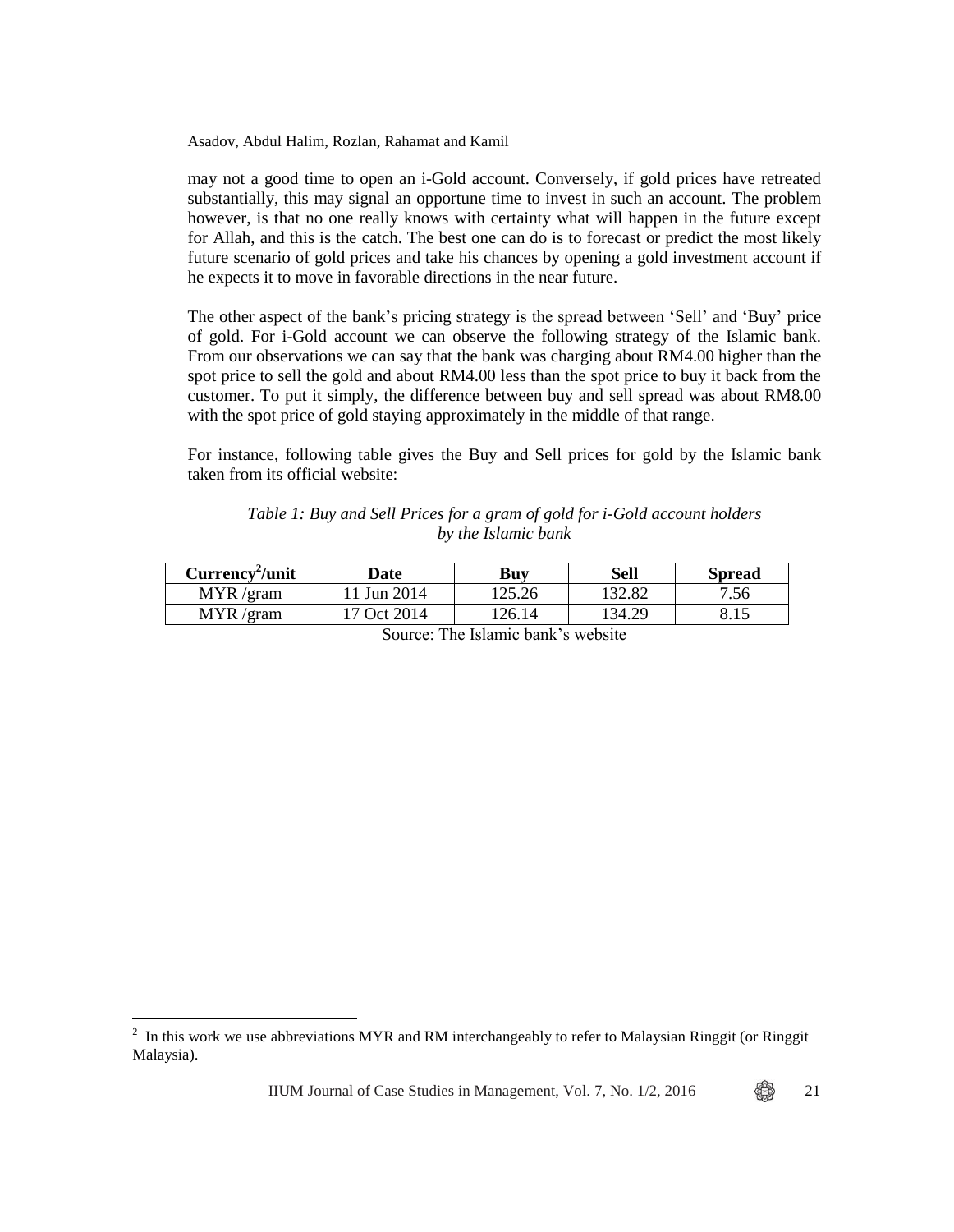#### A Critical Look at an Islamic Gold Investment Account



*Figure 1: Price fluctuation of Gold in last 6 Months*

Source: www.goldprice.org

According to data provided by Goldprice.org the price for a gram of gold was between RM130.1 and RM131.3 from 00.00 till 12.00pm during 17 October 2014. If we take the average it amounts to RM130.7/gram. From the bank's website figures, we calculated average of buy and sell prices amounts to RM130.215/gram and spread on 17 October 2014 was RM 8.15/gram. It seems as the Islamic bank's average price is slightly lower than market price, but it is before adjusting it for purity of the gold. The purity of the bank's gold is 995 or 99.5% while the price given by Goldprice.org is 999 or 99.9%. If we adjust the market price for 99.5% purity using some mathematical manipulation we will get market price of such gold purity to be RM130.18/gram. This price is similar to the average of the bank's buy and sell prices, which we calculate to be equal to RM130.215/gram from Table 1 above.

If we generalize our findings, it seems that the bank is taking average price (of 99.5% purity) gold for the time of day and adjusts it for its margin to set its buying and selling price. However, we have also observed that margin is calculated not only with consideration of average price but also of price fluctuation of the gold in the market. For instance, if spread between Buy and Sell prices was RM8.15/gram on 17 October 2014 and it was RM 7.56 on 11 June 2014 for about same spot price of gold. This difference, we believe, could be because of wider fluctuation in the price at the time of announcement. If we look at the price of gold for the last six months given in the figure above and pay attention to its fluctuations in early June and early October, we can see the difference. While price of gold was not fluctuating significantly in early June the fluctuation was much larger in early

IIUM Journal of Case Studies in Management, Vol. 7, No.  $1/2$ , 2016  $\bigoplus_{\infty}$  22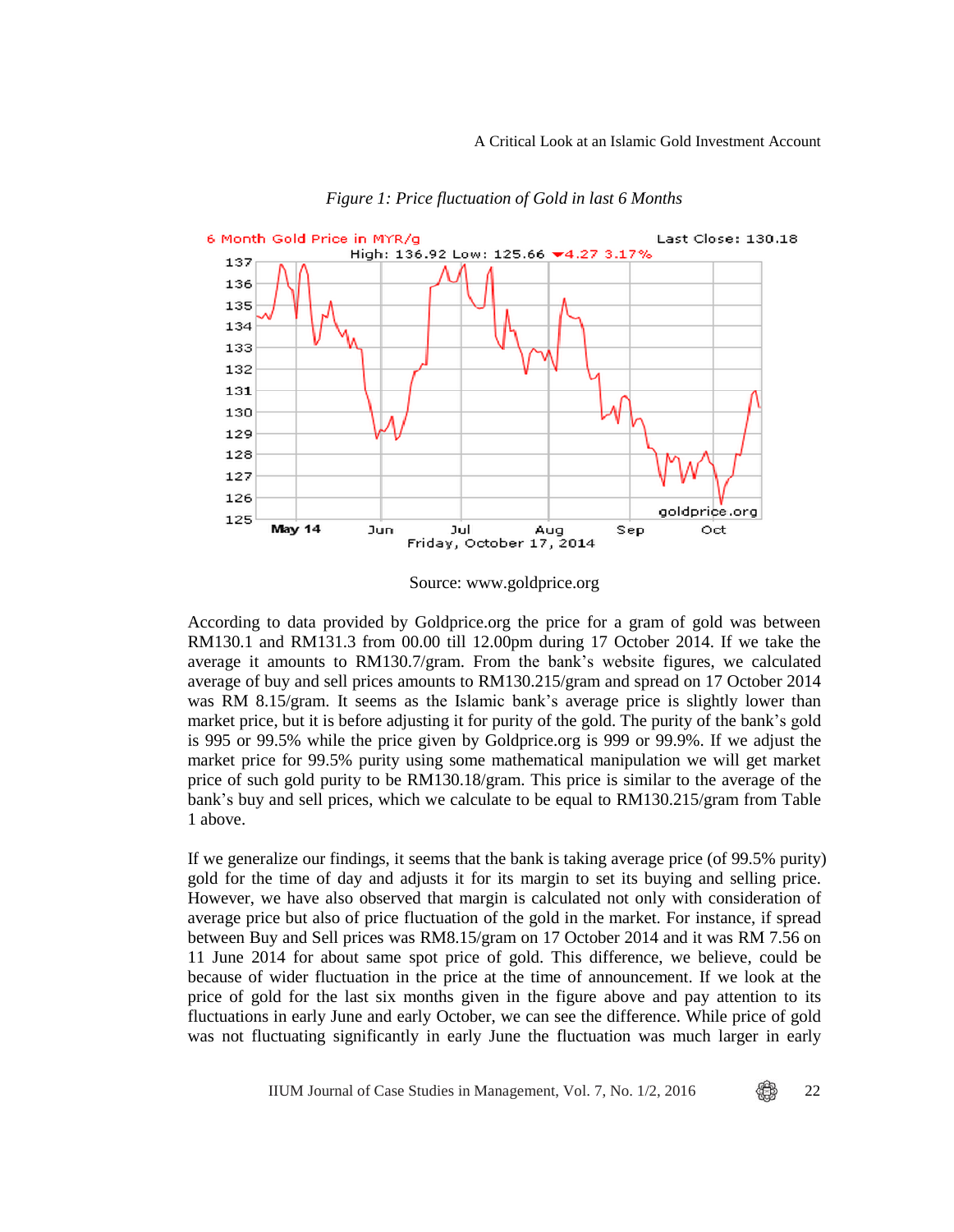October (See Table 1 and Figure 1 for more details).

According to Hafizi, Halid and Abdul Aziz (2013) "*gold buying or selling price quoted shall be determined by the bank at its sole and absolute discretion*". While setting up those prices the bank takes into account all factors that may be relevant for defining price of gold such as local market conditions, international price for gold, the exchange rate between foreign currency and Malaysian Ringgit (Hafizi et. al., 2013). From this we can see that there are at least two types of risk for the bank associated with the price of gold for the bank. First is related to fluctuation of gold price in the international market. Second, since gold is mainly traded in U.S. dollars (USD) in the international market there is exchange rate risk between USD and Malaysian Ringgit (MYR). Significant fluctuation in either the gold market or the USD/MYR exchange rate can cause a large fluctuation in MYR price of the gold. Finally, besides using the spread as a hedge for the price risk of the gold, the bank may also use it a source of income to cover some costs associated with the service it provides.

#### **Difference between pricing of gold by Different banks**

Table 2 provides different prices of buying and selling gold or gold certificates along with their purity, additional charges for withdrawal of physical gold or annual charges by several Malaysian conventional banks offering gold investment accounts. If we compare those with that of the Islamic bank, the latter seems to be one which is charging the highest spread between buy and sell prices, but no other additional fees or charges are applied. Absence of no additional fees and charges is good in terms of transparency and Shari'ah compliance of the product as well. If the bank did charge a gold conversion fee as the conventional banks do, this may cause some concerns over the Shari'ah compliance of the account.

The spread between buy and sell prices could be due to several factors. Firstly, the Islamic bank does not have several additional hidden charges as some other banks do. Secondly, the bank is making transactions in real gold commodity rather than buying and selling gold certificates which could lead to non-compliance in terms of the Shari'ah (Ridzuan, 2014). Thirdly, it is offering safe-keeping service free of charge, which is noteworthy especially when one considers the fees banks typically levy for safety deposit box services.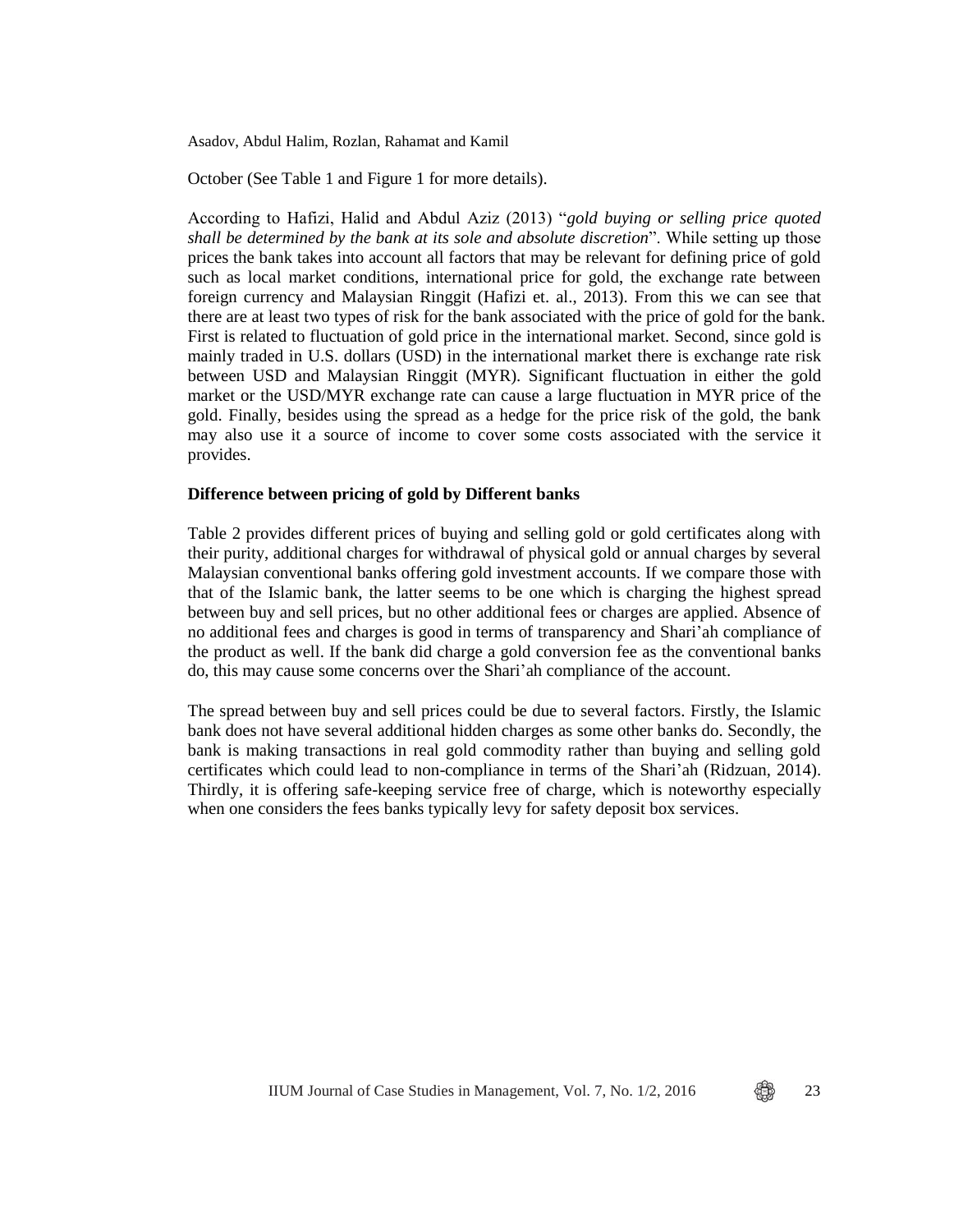A Critical Look at an Islamic Gold Investment Account

| Provider &          | $Buy-sell$    | <b>Physical gold</b> | <b>Transaction</b> | <b>Passbook</b> | <b>Other fees</b> |
|---------------------|---------------|----------------------|--------------------|-----------------|-------------------|
| <b>Product name</b> | spread $\&$   | conversion fee       | and                | replacement     |                   |
|                     | (gold purity) |                      | administrative     | fee             |                   |
|                     |               |                      | fee                |                 |                   |
| CIMB Bank,          | RM5.60/gram   | RM 1/gram            | Annual service     | RM 20.00        | RM10 fee if       |
| <b>CIMB</b> Gold    | $(99.99\%)$   | $+ RM$ 1/gram        | fee of RM5 if      |                 | account is        |
| Investment          |               | (if not              | balance falls      |                 | closed within     |
| Account             |               | collected            | below 5 grams      |                 | 6 months of       |
|                     |               | within 30            |                    |                 | opening           |
|                     |               | days)                |                    |                 |                   |
| Maybank,            | RM5.47/gram   | N/A                  | N/A                | RM 15.00        | <b>Stamp Duty</b> |
| Maybank Gold        | $(99.99\%)$   |                      |                    |                 | <b>RM10</b>       |
| Investment          |               |                      |                    |                 |                   |
| Account             |               |                      |                    |                 |                   |
| Public Bank,        | RM5.25/gram   | RM220-250            | Annual service     | RM 10.00        | <b>Stamp Duty</b> |
| <b>Public Bank</b>  | $(99.99\%)$   | for 50 grams,        | fee of RM10 if     |                 | <b>RM10</b>       |
| Gold Invest-        |               | RM240-270            | balance falls      |                 |                   |
| ment Account        |               | for 100 grams        | below 10 grams     |                 |                   |
| UOB, UOB            | RM3.30/gram   | Fees apply but       | Administrative     | N/A             | N/A               |
| <b>Gold Savings</b> | $(99.99\%)$   | not specified        | fee of RM 2 per    |                 |                   |
| Account             |               |                      | month if balance   |                 |                   |
|                     |               |                      | falls below 10     |                 |                   |
|                     |               |                      | grams              |                 |                   |
| UOB, UOB            | RM2.70/gram   | Fees apply but       | Administrative     | N/A             | N/A               |
| <b>Premier Gold</b> | $(99.99\%)$   | not specified        | fee of RM 2 per    |                 |                   |
| Account             |               |                      | month if balance   |                 |                   |
|                     |               |                      | falls below        |                 |                   |
|                     |               |                      | $1,000$ grams      |                 |                   |

# *Table 2: Comparison of Gold Investment Accounts in Malaysia (as of 11-16 June 2014)*

Source: iMoney.my (2014)

Another explanation of the difference on spread could be the answer of a blog to the question about advantages and disadvantages between buying the real physical gold compared to investing in gold investment account. iMoney.my noted: "*Gold investment accounts don't require you to store physical gold, which can result in loss or deterioration of the asset. Paper gold (investment accounts) also tends to be more liquid (easier to sell) than physical gold*" (iMoney.my, 2014).

# **4. Risks Associated with the Product: For the Client and the Bank**

As the gold price at the Islamic bank fluctuates daily, the customer will make capital gains if the gold price appreciates above the price at which the customer has purchased the gold. However, there is no certainty that the gold price will go up and it is also likely that it may

IIUM Journal of Case Studies in Management, Vol. 7, No. 1/2, 2016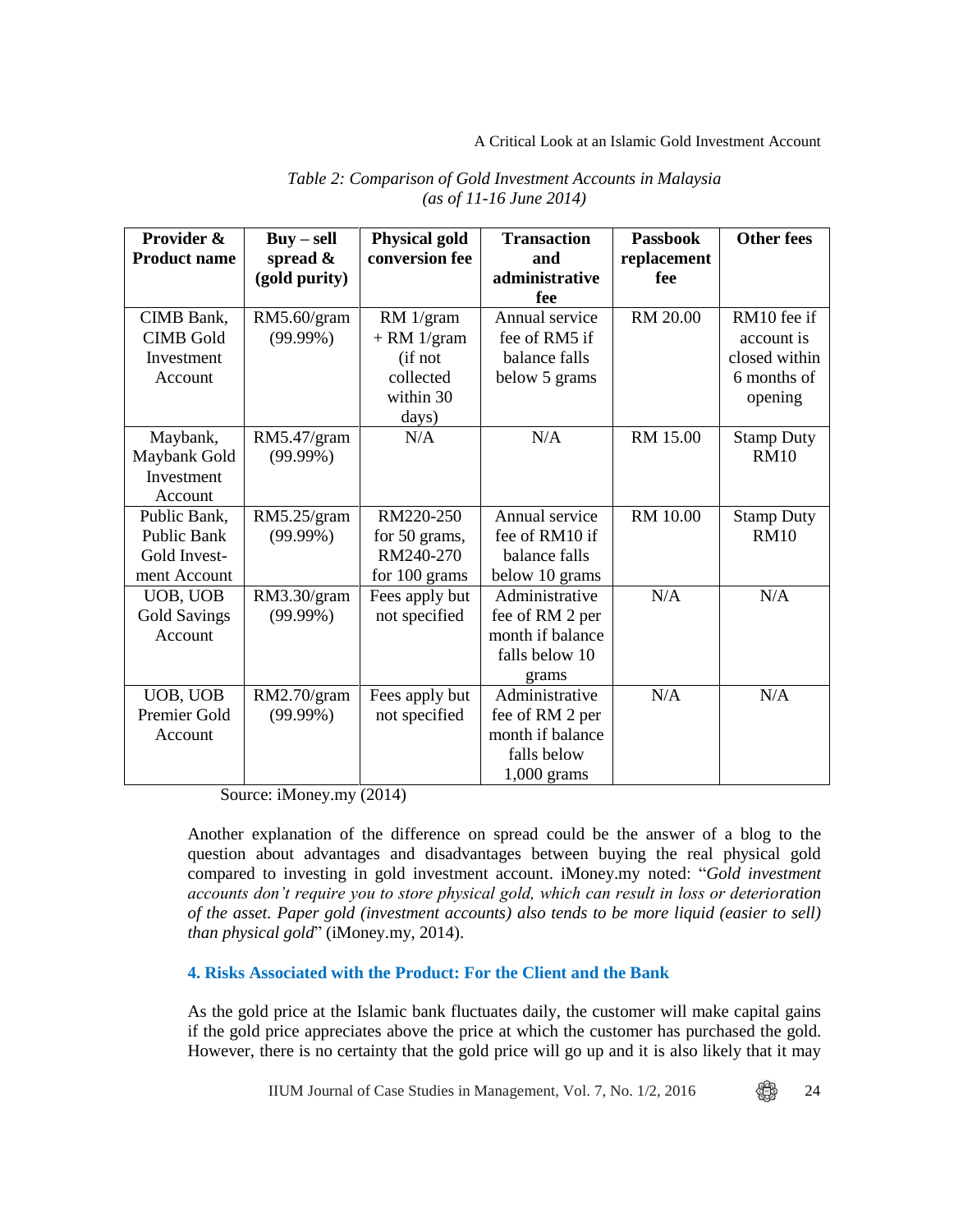fall.

Therefore, there are several risks which are identified for the customer. Firstly, uncertainty of gold price can lead the customer to making a loss. When analyzing the bank's pricing strategy for i-Gold account, we have identified several scenarios under which customer can make a loss or profit. We found that the accountholder can profit from the investment under only one circumstance. That is if the buying price of the bank is high enough to compensate for the customer's initial purchase price and the spread between buy and sell prices at time of sale. However, under three other scenarios the customer will make losses. Below we list all those scenarios where the customer can make profit or loss. We present the scenarios in ascending order from the most loss to the least loss, and the profit case. The numerical illustrations are also provided as examples:

*Scenario 1:* Price decreases from initial purchase. In this case, the customer loses for each gram equal to amount of decrease plus the amount of the buy-sell spread at the time of sale. E.g. Let us consider a customer who opened the account in early 2012 when market price is about RM160/gram (See Figure 2). Assuming constant plus-minus RM4 spread for buy and sell, it costs the customer around RM164 for each gram invested in the i-Gold account. Let us assume customer waited for two years and decided to withdraw his investment in early 2014 when market price fell to RM130/gram. Again, considering plus-minus spread of RM4/gram, the customer has to sell his gold for RM126/gram to the Islamic bank. In this case, the customer will end up losing RM38 for each gram of gold he purchased in 2012. In other words, his loss will equal to 23.2% of his initial investment.

*Scenario 2:* Price stays the same as at the time of initial purchase. In this case, the customer loses for each gram equal to amount of the buy-sell spread at the time of sale. E.g. Let's again imagine that the customer invested in early 2012 when price was RM160/gram plus RM4 markup of the bank. Then, fearing the price of gold may drop, the customer decided to sell it in early 2016 where price was again around RM160/gram. However, the Islamic bank will buy the gold for only RM156 after adding its selling mark down of RM4. So, here as well customer ends up losing RM8/gram even if the market price of the gold was the same at time of investment and withdrawal.

*Scenario 3:* Price increases, but not high enough to cover for the spread. In this case, the customer losses for each gram equal to amount the spread that is not covered by increase. E.g. again the same situation where customer bought gold for RM164/gram where market price as about RM160/gram in early 2012. Let us assume price went up to RM165/gram in mid-2012 and customer decided to withdraw his investment. In this case, bank will pay the customer only RM161/gram considering RM4 markdown per gram. Here also, the customer ends up losing RM3/gram even if the market price of the gold was higher than the price customer paid when purchasing the gold.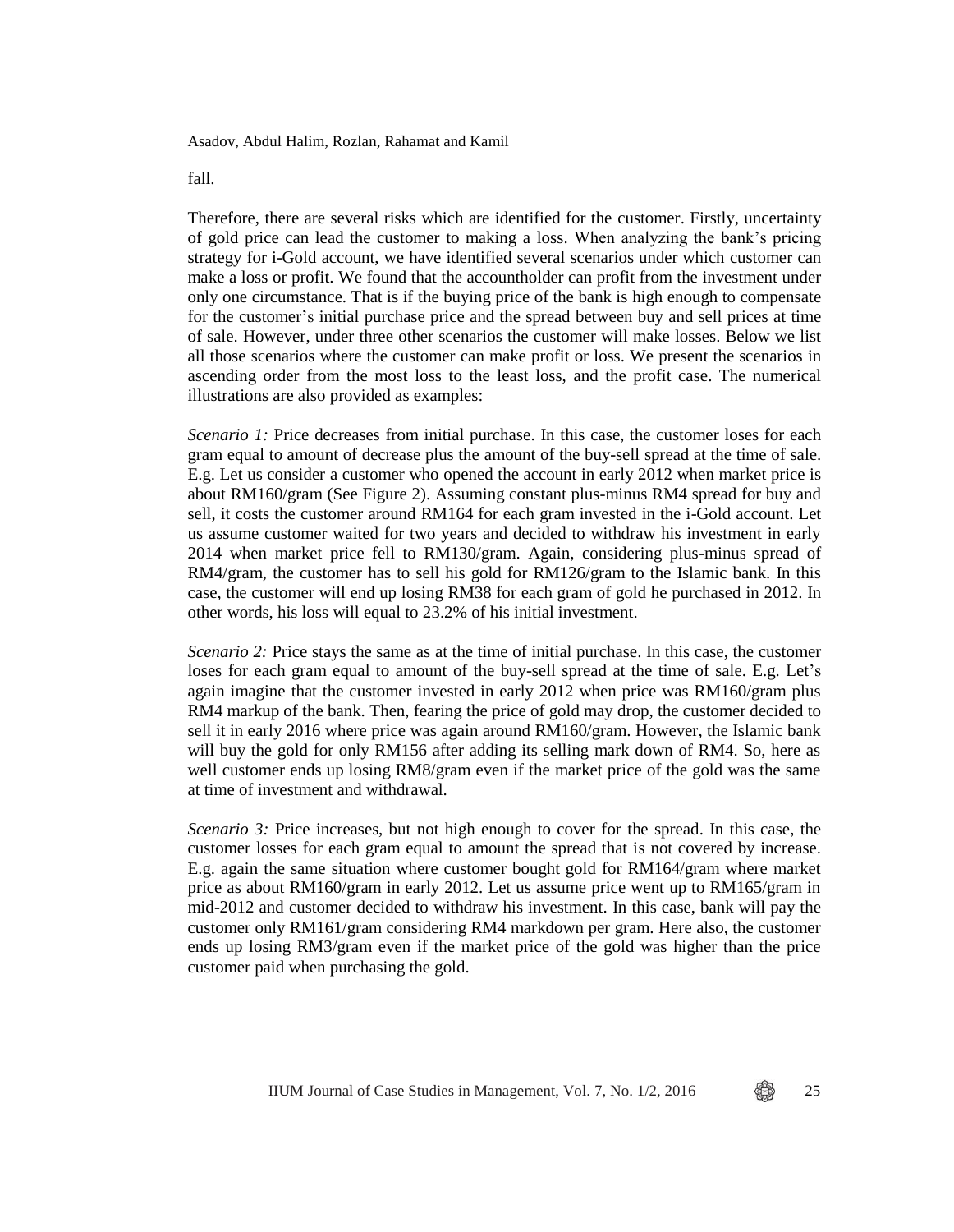

*Figure 2: Price of Gold in MYR for the last ten years*

Source: Goldprice.org (2014)

*Scenario 4:* Price increases significantly enough to cover for the entire spread and to make some profit. In this case, the customer profit per each gram equal to amount the increase minus the spread. E.g. Like previous three scenarios where the customer invested in i-Gold account in early 2012 purchasing each gram of gold at RM164. Around fall of 2012 gold price peak up to RM175/gram and the customer assumed it to be the best time to cash out. Now, the Islamic bank will buy back the gold at RM171/gram after subtracting its RM4 markdown. Thus, in this scenario the customer makes profit of RM7 for each gram of gold he has invested and sold later.

As we can see from above analysis, the customer is more likely to lose than gain unless price of gold increases significant enough to cover for the high spread charges by the Islamic bank on the i-Gold account. And this was the case for most of the customers who invested in the i-Gold account after 2012 until late 2014.

Another issue that could be a source of potential risk for the customer is that the account is not being guaranteed under Malaysia Deposit Insurance Corporation (Perbadanan Insurans Deposit Malaysia) against any losses. If the bank becomes bankrupt, accountholders of i-Gold account may lose a part or the whole of their investment in gold. Availability of gold reserves to compensate for all gold accounts is not guaranteed, which could also represent significant risk to the customer. In case of rush by customers to sell off their gold at peak price, the bank may have difficulty to fulfill all sale orders at once.

In our analysis we have identified one significant risk for the bank. In case of rush by customers to sell off their gold at peak price as was just mentioned in *Scenario 4* above, the

IIUM Journal of Case Studies in Management, Vol. 7, No.  $1/2$ , 2016  $\bigotimes$  26

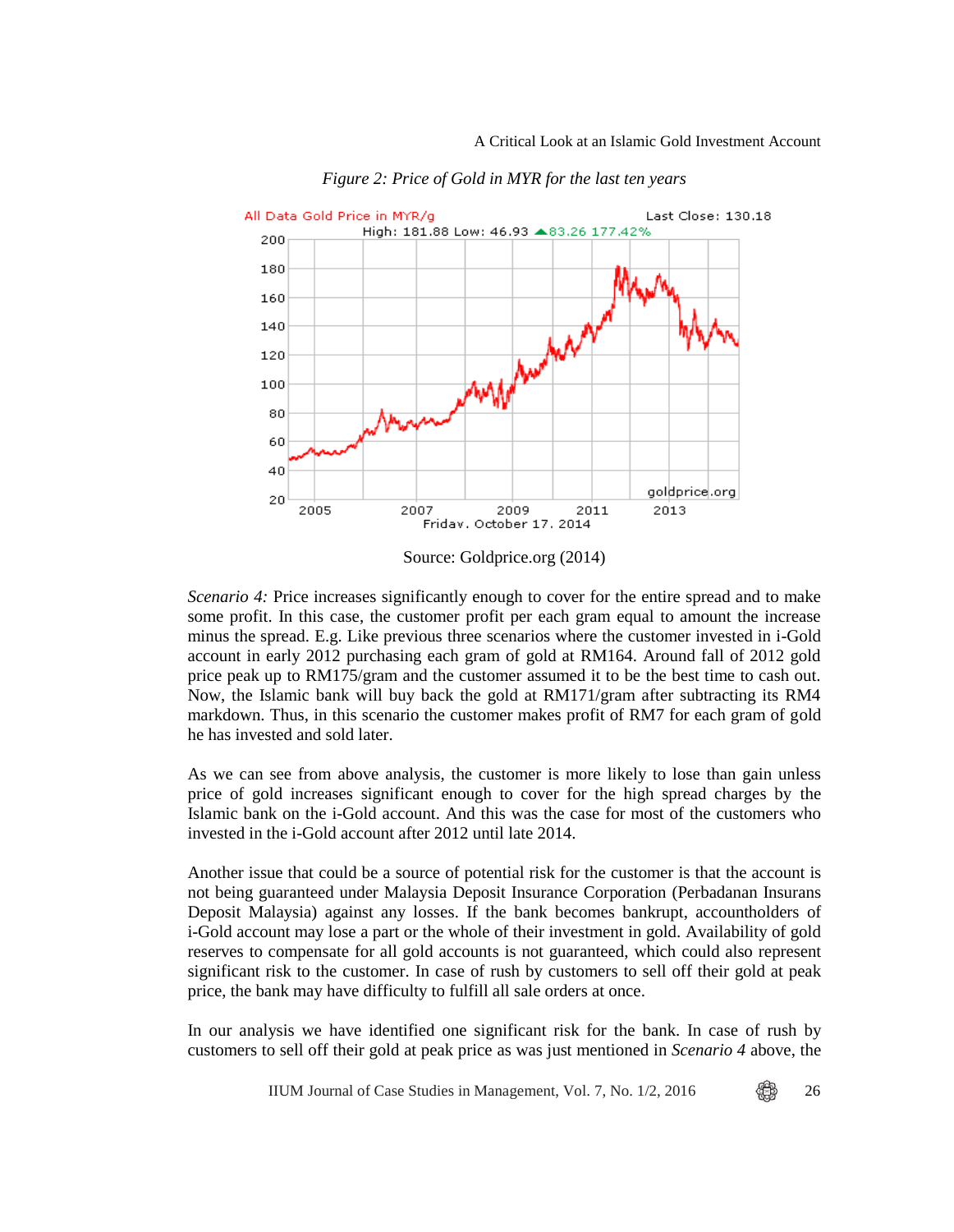bank could risk major losses. That is if most of the accountholders decided to sell their gold when the price increases substantially and the bank does not have enough gold reserves to back those orders. In this case, the Islamic bank would have to pay from its other funds for the amount of the gold sales above the gold reserves it is holding. Therefore, the bank has to hedge this risk with some Shari'ah compliant gold futures contracts or just has to have significant amounts of gold reserves at its disposal. However, we also believe that by keeping its buy and sell spread significantly large the bank is reducing above risk to a great extent.

#### **5. Shari'ah Compliance and Taxation Issues**

Although the Islamic bank introduced one of the first Shari'ah compliant gold investment accounts in Malaysia, there are some issues related to the product which need to be highlighted. Those issues can be broadly divided as issues related to Shari'ah compliance, and zakat or taxation:

#### *Shariah compliance issues:*

#### Issue No. 1 - The physicality of the gold

In the product disclosure sheet, the Islamic bank does not determine the exact physicality of the gold in the i-Gold account. Furthermore, the bank can use its gold holdings for different transactions such as selling them to other investors. The amount of gold in the bank might not be sufficient and would lead to dissatisfaction among investors. This may result to a Bai' Al-Ma'dum (sale of non-available goods). This type of transaction is not valid in the Islamic commercial law and prohibited in Shari'ah (Khan, 2005).

#### Issue No. 2 - Two (2) contracts in one (1) agreement (*'Aqad*)

The Islamic bank combines both *Bai' As Sarf* and *Qard* contracts into one single agreement. Initially, an investor will purchase gold from the Islamic bank in gram denominator. Such contract is deemed as Bai' As Sarf. Then, the bank will directly deposit the gold into the i-Gold account. The Investor now regarded as lender (*Muqrid*) and the bank is regarded as borrower (*Muqtarid*). This contract is deemed as *Qard*.

Upon opening of the i-Gold account, it is not stated in the application form that the gold is loaned to the bank. The purchased gold is instead being directly credited into the Investor's account through Al-Qard contract. There is no loaning agreement between the Investor and the bank. The problem also applies to purchase of additional gold. There is no such lending to the bank agreement.

#### Issue No. 3 - Non-guaranteed returning period

If an Investor wished to withdraw his gold from the bank and should the bank find the gold is insufficient, the bank will provide a date and location to withdraw the gold. This is not compliant to Shari'ah principles, since gold is one of the Ribawi commodities and any delay in gold transactions is not allowed.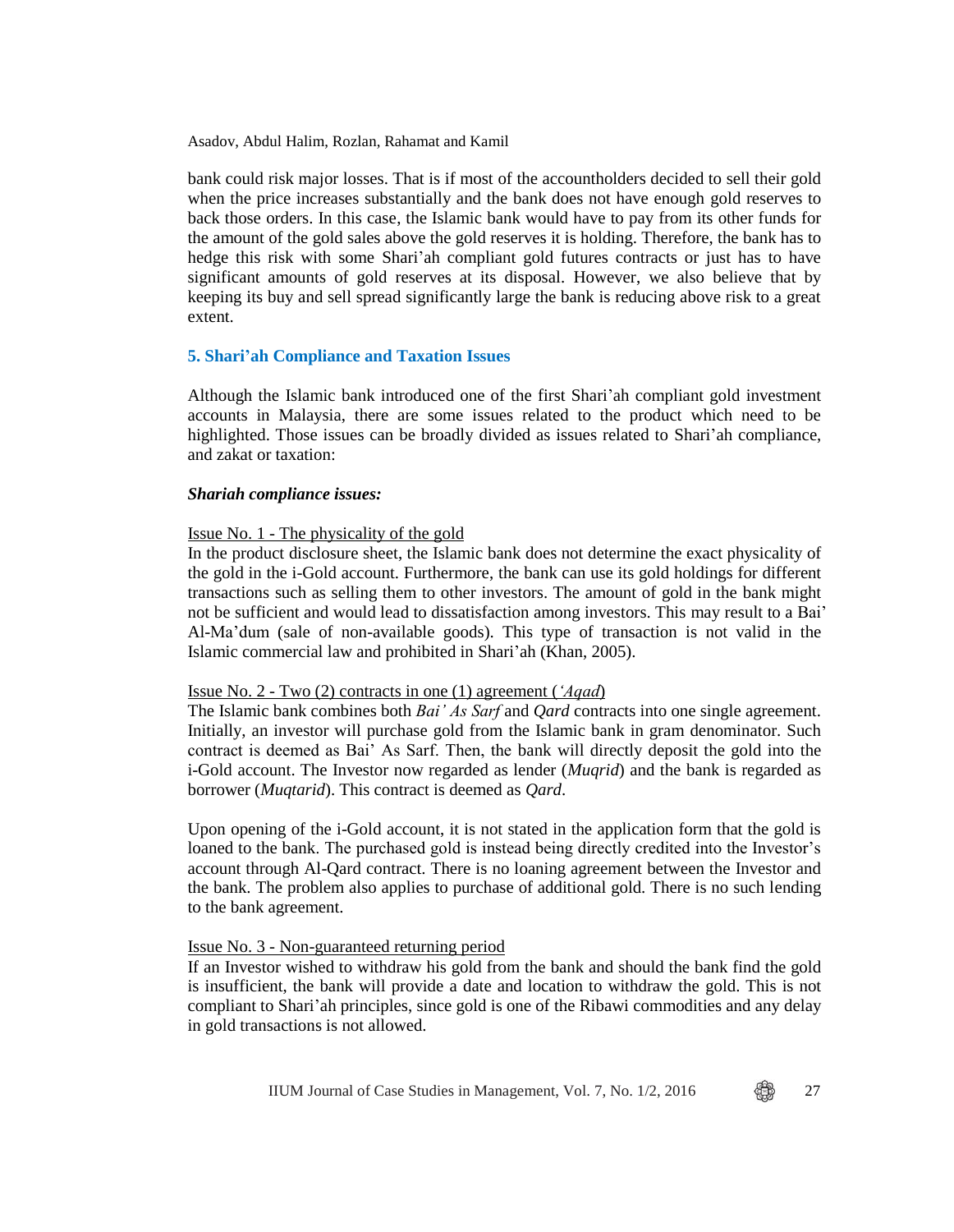### *Taxation or Zakat issues:*

In Malaysia, at the time of writing, any income for individuals in a given year that is more than RM 36,704.25 is subjected to a minimum income tax bracket of 0.44%. The tax increases proportionally to income as income rises. Income includes income from capital gains from sale of gold. In their terms and conditions, the Islamic bank made it clear that they are not liable to pay taxes on any earnings made from the gold investment account. However, the 2014 Malaysian income tax system excludes income interests earned from deposits in the period of 12 months under the Free Banking Scheme. So, income earned from the Islamic bank's gold deposit accounts are excluded from tax charges from the customer's point of view.

However, when it comes to *zakat* any amount of gold equal to or exceeding amount of *al-nisab* should be liable for payment of Zakat by the owners if *hawl* is reached (which means about 85 grams or more of gold was held in the account over one lunar year) (Agha, Saafi, & Qayoom, 2015). However, there are many points to consider other than amount of gold in the customer's i-Gold account. For instance, if customer had a debt and net saving after consideration of the debt are less then nisab then Zakat payment is not applicable.

Even if some tax or zakat is applicable for the customer, the Islamic bank does not pay any of those on customer's behalf. This is clearly specified in terms and conditions of the bank such as that "The Customer(s) shall be responsible for all taxes or levies payable on the Account or for the Gold purchased and/or sold under the Account (if any)". Even if there is no mentioning of zakat either in product disclosure sheet or terms and conditions, we assume similar to tax the bank leaves it to the customers' discretion to pay their own zakat.

#### **6. Conclusion and Recommendations**

Reviewing product features of the i-Gold account offered by an Islamic bank in Malaysia we can summarize some of our findings regarding product's Shari'ah compliance and suggest some methods to make it attractive to new customers. Firstly, to make the product more Shari'ah compliant, the Islamic bank should provide two separate Bai' As-Sarf and Qard contracts separately and let customer know about terms of the each Shari'ah contract. Secondly, since gold is one of Ribawi commodities one should be careful while making transactions in gold. To make Bai' as-Sarf contract fully Shari'ah compliant the quantity of gold to be sold to the customer must be equal or less to the amount of gold available at the branch at the time of sale. This is required since according to the Hadith on Ribawi commodities one of requirements of the transaction is that it should be on the spot.

For purpose of make the i-Gold account more attractive to both Muslim and non-Muslim customers the Islamic bank should seriously consider reducing the spread between buy and sell prices. Current spread of 6-7% is too high when we compare with conventional competitors (see Table 2). Even after adjusting for physical holding cost and other Shari'ah compliance requirements this large spread is discouraging especially for non-Muslim customers who might be interested in this product. Such consideration would make the product more competitive with comparable products of conventional banks.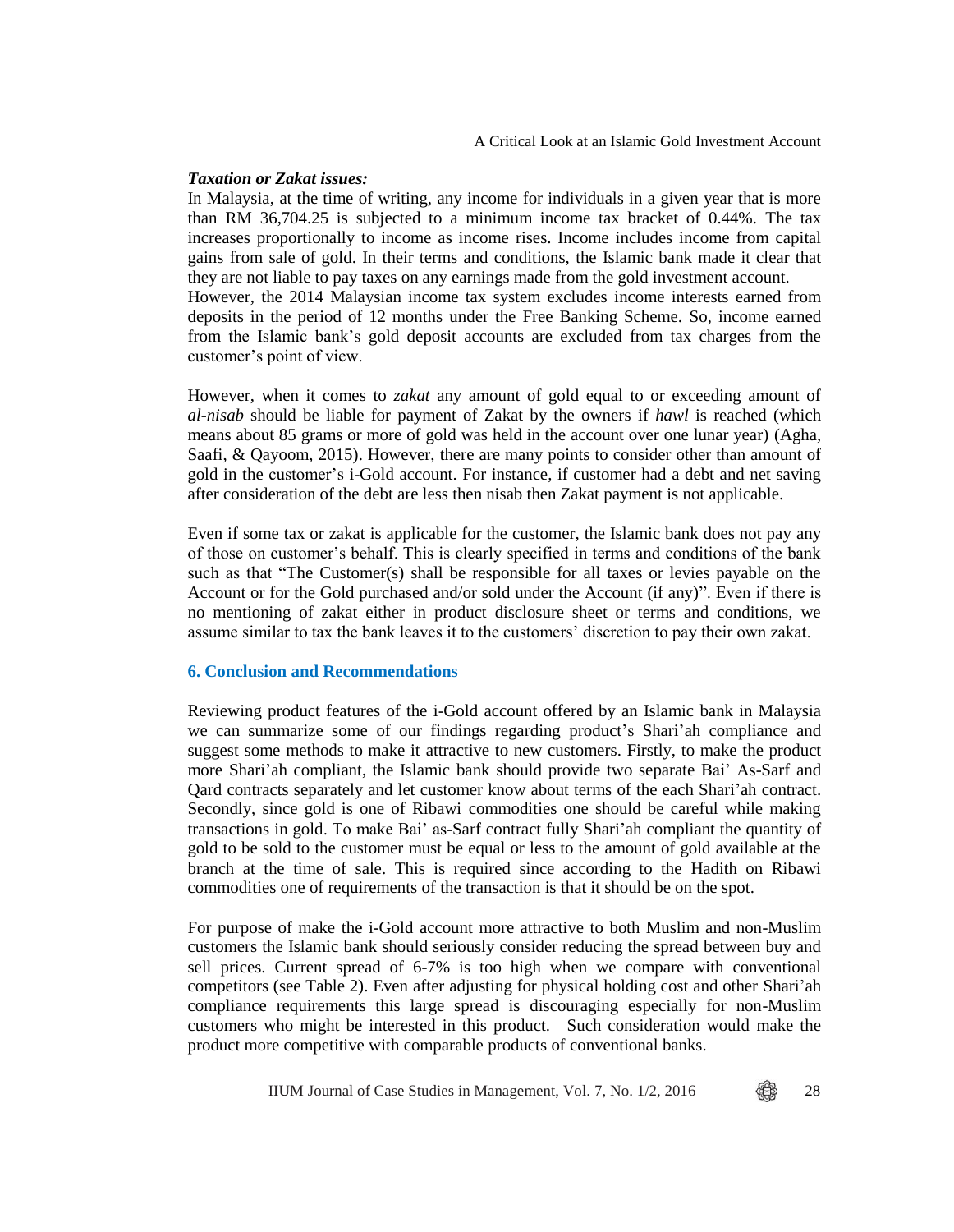The Islamic bank's i-Gold account was accorded an award in an Islamic finance event. No wonder because exactly until 2011 and especially in early 2011 gold prices appreciated the most, starting from approximately RM140/gram in January 2011 went up to about RM 180/gram in September and leveling down around RM160/gram by end of December 2011. However, after its plunge from October 2011 it never came back up as before. This could be one of the reasons that award was not given again after 2011. Advertisement of the award by the bank or even the giving of the award, in our humble opinion, is misleading for the general public and not appropriate from a Shari'ah point of view.

Overall, the i-Gold Account seems to be a relatively good Shari'ah compliant product offered by the Islamic bank. But we cannot call it "the most suitable" product for the Muslim community. However, this product could be useful for those Muslims or even non-Muslims who are saving little by little for some long-term use (such as sending their children to college) and do not want to take much risk or are afraid of inflation's adverse effects. After all, it is up to investor himself to decide what is best for him.

# **Discussion Questions:**

- 1. From the case we have learned that the Islamic bank used *Qard* (loan) contract to keep the gold purchased as a deposit under the i-Gold account. What is the benefit of using *Qard* contract instead of *Wadi'ah* (safekeeping) contract for both for the bank and the customer? Discuss the point based on differences between those two contracts from the Shari'ah perspective, and elaborate on economic and other benefits as well.
- 2. What do you think could be the objective of the Islamic bank from the introduction of the i-Gold Account? Is it to provide its current or new customers with alternative safekeeping instrument or to use it as a new source of deposit collection? How will the Islamic bank's treatment of deposited funds differ depending on its objective? Elaborate about some possible risks associated with each strategy and risk management tools which the Islamic bank can use to hedge against such risks.
- 3. Can we consider the i-Gold account to be a worthwhile investment instrument for the customer? When it can be considered as a win-win situation for the Islamic bank and its customer, and when it can be considered as a zero-sum game? Elaborate about each case relating it to your answer in Question 2 above.
- 4. If the i-Gold account is 100% backed by gold reserves, then can we say that such investment is beneficial for society? What if it is not 100% back, but only by fraction and the rest is used for investments by the Islamic bank? If looked from the depositor's point of view, is there any risk in the second case? If there are any problems for the society or the depositor in the above options, can you propose some alterations to the account's features or some alternative types of investment accounts?